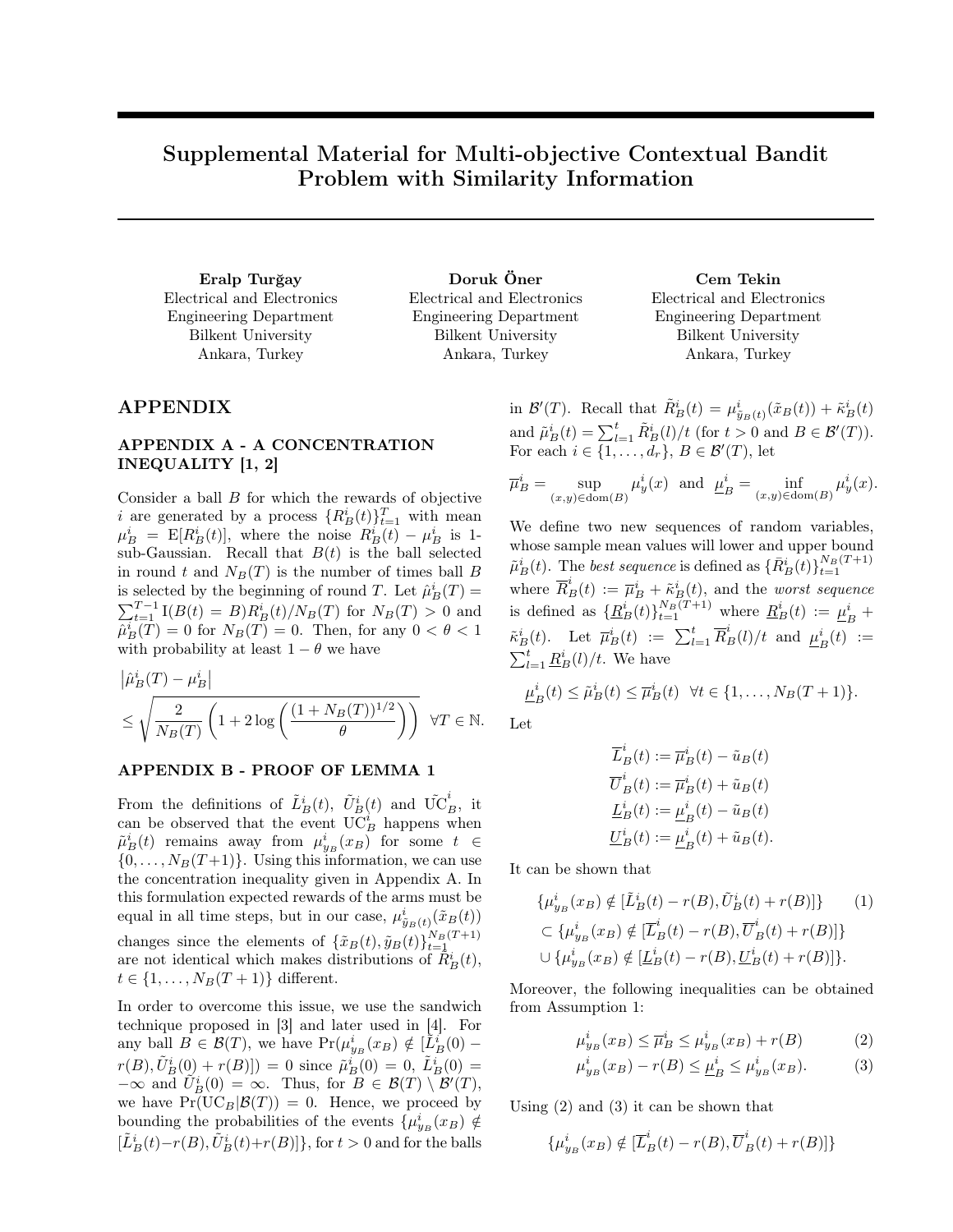$$
\subset \{\overline{\mu}_B^i \notin [\overline{L}_B^i(t), \overline{U}_B^i(t)]\},\
$$

$$
\{\mu_{y_B}^i(x_B) \notin [\underline{L}_B^i(t) - r(B), \underline{U}_B^i(t) + r(B)]\}
$$

$$
\subset \{\underline{\mu}_B^i \notin [\underline{L}_B^i(t), \underline{U}_B^i(t)]\}.
$$

Plugging this to (1), we get

$$
\{\mu_{y_B}^i(x_B) \notin [\tilde{L}_B^i(t) - r(B), \tilde{U}_B^i(t) + r(B)]\}
$$
  

$$
\subset {\overline{\mu}_B^i \notin [\overline{L}_B^i(t), \overline{U}_B^i(t)]\} \bigcup {\underline{\mu}_B^i \notin [\underline{L}_B^i(t), \underline{U}_B^i(t)]\}}.
$$

Using the equation above and the union bound we obtain

$$
\Pr(\text{UC}_B^i|\mathcal{B}(T)) \le \Pr\left(\bigcup_{t=1}^{N_B(T+1)} \{\overline{\mu}_B^i \notin [\overline{L}_B^i(t), \overline{U}_B^i(t)]\}\right) + \Pr\left(\bigcup_{t=1}^{N_B(T+1)} \{\underline{\mu}_B^i \notin [\underline{L}_B^i(t), \underline{U}_B^i(t)]\}\right).
$$

Both terms on the right-hand side of the inequality above can be bounded using the concentration inequality in Appendix A. Using  $\theta = \delta/(2d_rT)$ , in Appendix A gives  $Pr(\mathrm{UC}_B^i|\mathcal{B}(T)) \le \delta/(d_rT)$ , since  $1 + N_B(t) \le$  $1 + N_B(T + 1) \leq 2T$ . Then, using the union bound over all objectives, we obtain  $Pr(\mathrm{UC}_B|\mathcal{B}(T)) \leq \delta/T$ .

#### APPENDIX C - PROOF OF LEMMA 5

The maximum number of times a radius  $r$  ball  $B$  can be selected before it becomes a parent ball is upper bounded by  $1 + 2r^{-2}(1 + 2\log(2\sqrt{2}d_rT^{\frac{3}{2}}/\delta))$ . From the result of Lemma 3, we know that the Pareto regret in each of these rounds is upper bounded by 14r. Note that after ball  $B$  becomes a parent ball, it will create a new radius  $r/2$  child ball every time it is selected. From Lemma 4, we know that the Pareto regret in each of these rounds is bounded above by  $12(r/2)$ . Therefore, we can include the Pareto regret incurred in a round in which a new child ball with radius  $r$ is created from a parent ball as a part of the child ball's (total) Pareto regret. Hence, the Pareto regret incurred in a radius r ball is upper bounded by

$$
14r\left(1+2r^{-2}(1+2\log(2\sqrt{2}d_rT^{\frac{3}{2}}/\delta))\right)+12r
$$
  
\n
$$
\leq 14r\left(2+2r^{-2}(1+2\log(2\sqrt{2}d_rT^{\frac{3}{2}}/\delta))\right)
$$
  
\n
$$
\leq 56r^{-1}\log(2\sqrt{2}d_rT^{\frac{3}{2}}\epsilon/\delta).
$$

Let  $r_l := 2^{\lceil \log(r_0)/\log(2) \rceil}$ . We have  $r_0/2 \le r_l/2 \le r_0 \le$  $r_l \leq 2r_0$ . The one-round Pareto regret of the balls whose radii are smaller than  $r_l$  is bounded by  $14r_l$  on event  $UC^c$  according to Lemma 3. Also, we know that  $14r_l \leq 28r_0$  by the above inequality. Therefore, the Pareto regret due to all balls with radii smaller than  $r_l$ 

by time  $T$  is bounded by  $28Tr_0$ , and the Pareto regret due to all balls with radii  $r = 2^{-i} \ge r_0$  is bounded by due to all balls with radii  $r = 2 \degree \ge r_0$  is bounded by<br>56 $r^{-1}N_r \log(2\sqrt{2}d_rT^{\frac{3}{2}}e/\delta)$ . Thus, summing this up for all possible balls, we obtain the following Pareto regret bound on event  $UC<sup>c</sup>$ :

$$
\text{Reg}(T) \le 28Tr_0 + \sum_{r=2^{-i}: i \in \mathbb{N}, r_0 \le r \le 1} 56r^{-1} N_r \log(2\sqrt{2}d_r T^{\frac{3}{2}} e/\delta).
$$

#### APPENDIX D- SIMULATIONS

We evaluate the performance of PCZ on a synthetic dataset. We take  $\mathcal{X} = [0, 1], \mathcal{Y} = [0, 1],$  and generate  $\mu_y^1(x)$  and  $\mu_y^2(x)$  as shown in Figure 1. To generate  $\mu_y^{\mathbf{I}}(x)$ , we first define a line by equation  $8x + 10y =$ 8 and let  $y_1(x) = (8 - 8x)/10$ . For all context arm pairs  $(x, y)$ , we set  $\mu_y^1(x) = \max\{0, (1 - 5|y - y_1(x)|)\}.$ Similarly, to generate  $\mu_y^2(x)$ , we define the line  $8x +$  $10y = 10$  and let  $y_2(x) = (10 - 8x)/10$ . Then, we set  $\mu_y^2(x) = \max\{0, (1 - 5(y_2(x) - y))\}$  for  $y \le y_2(x)$  and  $\mu_y^2(x) = \max\{0, (1 - (y - y_2(x))/4)\}\$ for  $y > y_2(x)$ .

Based on the definitions given above, the Pareto optimal arms given context  $x$  lie in the interval  $[y_1(x), y_2(x)]$ . To evaluate the fairness of PCZ, we define six bins that correspond to context-arm pairs in the Pareto front. Given context  $x$ , the 1st bin contains all arms in the interval  $[y_1(x), y_1(x) + 1/30]$  and the *i*th bin  $i \in \{2, ..., 6\}$  contains all arms in the interval  $(y_1(x) + (i - 1)/30, y_1(x) + i/30]$ . Simply, the first three bins include the Pareto optimal arms whose expected rewards in the first objective are higher than the expected rewards in the second objective and the last three bins include the Pareto optimal arms whose expected rewards in the second objective are higher than the expected rewards in the first objective.

We assume that the reward of arm  $y$  in objective  $i$ given context  $x$  is a Bernoulli random variable with parameter  $\mu_y^i(x)$ . In addition, at each round t, the context  $x_t$  is sampled from the uniform distribution over  $\mathcal{X}$ .

We compare our algorithm with Contextual Zooming [5] and Random Selection, which chooses in each round an arm uniformly at random from Y. Contextual Zooming only uses the rewards in the first objective to update itself. Both PCZ and Contextual Zooming uses scaled Euclidean distance.<sup>1</sup> We choose  $\delta = 1/T$ in PCZ, set  $T = 10^5$ , run each algorithm 100 times, and report the average of the results in these runs.

<sup>&</sup>lt;sup>1</sup>We set  $D((x,y),(x',y'))$  = we set<br>  $\sqrt{(x-x')^2 + (y-y')^2}/\sqrt{2}$ 2. While this choice does not satisfy Assumption 1, we use this setup to illustrate that learning is still possible when the distance function is not perfectly known by the learner.